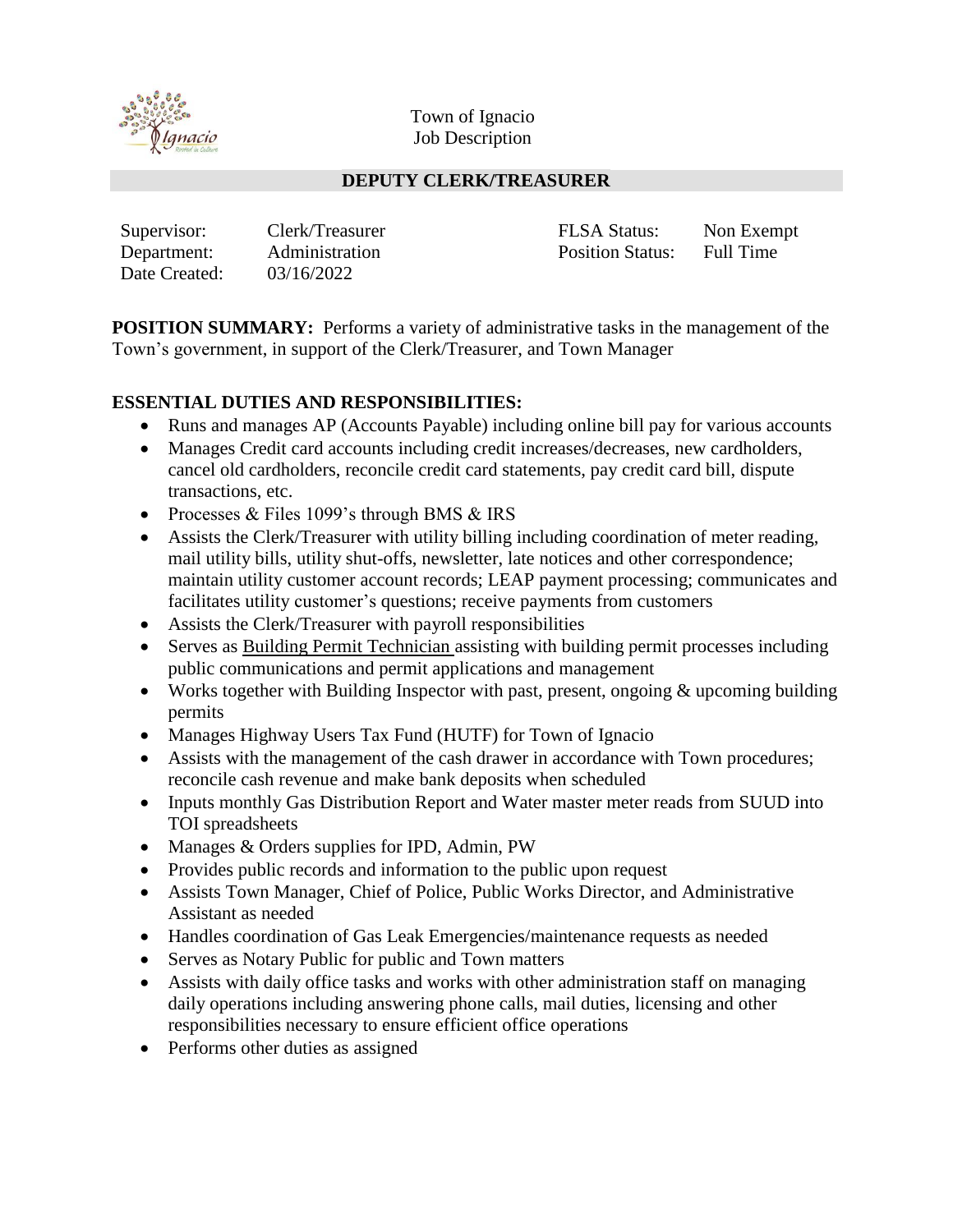# **QUALIFICATIONS**

- High School Diploma or GED equivalent required
- Any specialized training required for this position will be provided by the Town
- Working knowledge of computers and financial software systems, cash register
- Skills in operating personal computer, word processing, excel, cash register, 10-key calculator, phone systems, fax machine and copy machine
- Must possess valid Colorado State driver's license and be insurable under the Town vehicle insurance policy

**LANGUAGE SKILLS:** Must have the ability to communicate clearly and accurately, orally and in written format. Fluency in Spanish is desired

**MATHEMATICAL SKILLS:** Must have the ability to perform arithmetic computations accurately and quickly

**REASONING ABILITY:** Must have the ability to establish and maintain effective working relationships with town officials, staff, co-workers, and the public

**CUSTOMER SERVICE:** Must have the ability to answer questions to the satisfaction of the customer and the ability to resolve minor conflicts

## **PHYSICAL REQUIREMENTS**:

- The employee is frequently required to sit and talk or hear
- The employee is occasionally required to walk, use hands to operate, finger, handle or feel objects, tools or controls; and reach with hands and arms
- The employee must occasionally lift and/or move up to 25 pounds
- Specific vision abilities required by this job include close vision and the ability to adjust focus
- Adequate hearing is required to hear/talk with all individuals and to use communication devices and telephones on a consistent basis

## **WORK ENVIRONMENT:**

- Noise level in the work environment is usually moderately quiet
- Work will involve communication with the public and town employees on a daily basis, including telephone and face-to-face interaction